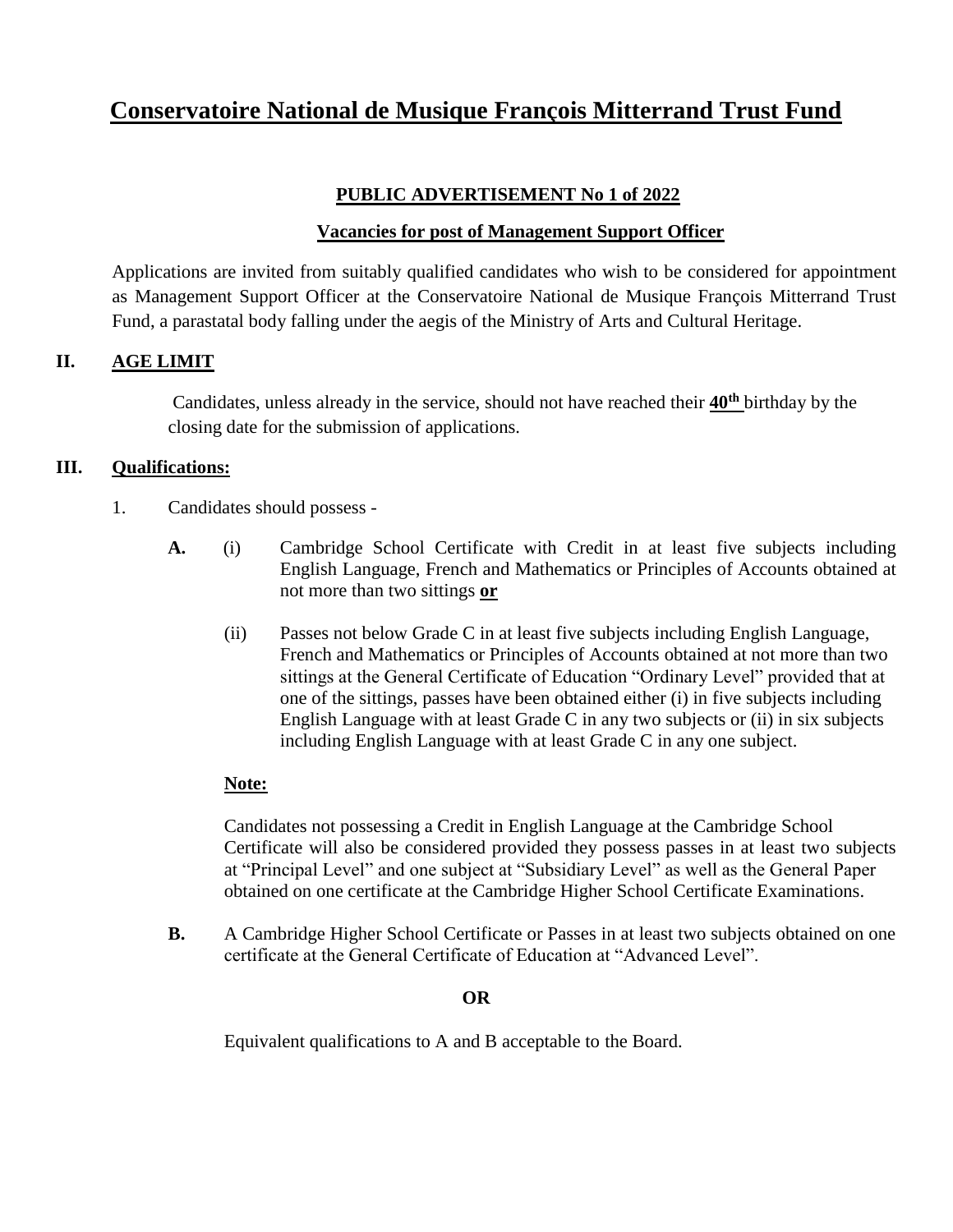### **C.** Candidates should –

(i) have a general knowledge of national and international issues

(ii) possess good communication skills;

(iii) have a positive attitude towards work;

(iv) be computer literate.

## **NOTE:**

Qualification at A should have been obtained prior to qualification at B above. Candidates should produce written evidence of experience/knowledge claimed.

## **IV. DUTIES AND SALARY:**

- 1. To prepare, scrutinise and process documents/cases.
- 2. To type and collate general office correspondence and documents according to competencies.
- 3. To maintain files, forms, reports and other materials.
- 4. To receive, sort and process mail and to prepare materials for mailing.
- 5. To photocopy reports and other documents and operate standard office equipment such as telefax machine.
- 6. To carry out word processing and data entry and to update information in a computer system.
- 7. To carry out registry, simple finance, human resource and procurement and supply duties, under supervision.
- 8. To assist in administrative duties within the division/section/unit and to provide general support to operational services.
- 9. To draft replies to simple correspondence.
- 10. To operate e-mail services, as and when required.
- 11. To effect simple research on matters pertaining to the Conservatoire, as and when required.
- 12. To keep records regarding documents, books and magazines of the Conservatoire National de Musique François Mitterrand, and to assist users by providing relevant information, whenever required.
- 13. To assist in duties relating to committees, organisation of official functions, training programmes and other activities.
- 14. To use ICT in the performance of his duties.